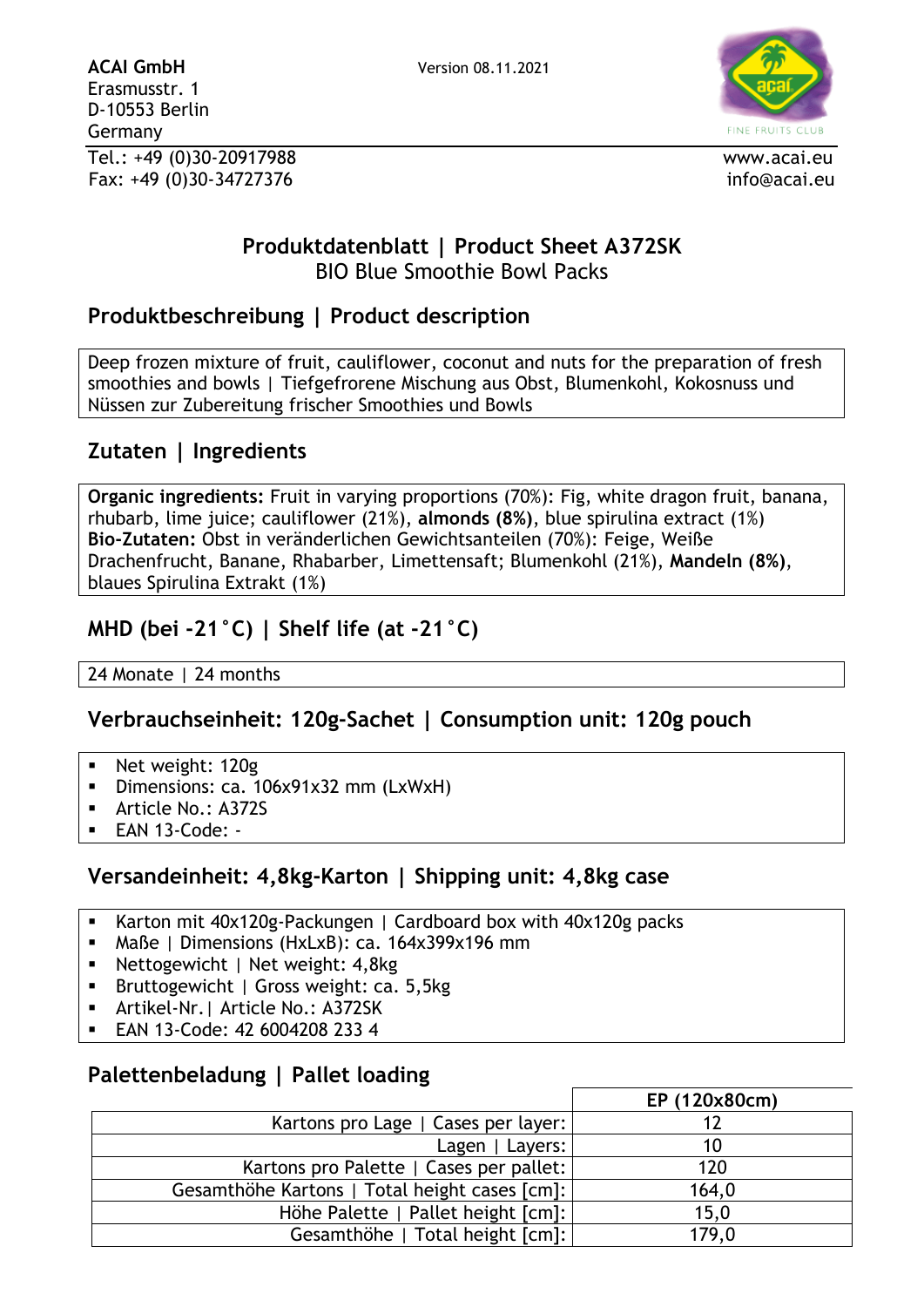

D-10553 Berlin Germany Tel.: +49 (0)30-20917988 www.acai.eu

Fax: +49 (0)30-34727376 info@acai.eu

|                                        | EP (120x80cm) |
|----------------------------------------|---------------|
| Nettogewicht   Net weight [kg]:        | 576,0         |
| Bruttogewicht   Gross weight [ca. kg]: | 662,0         |

### **Quality certificates producer**

GFSI-Standard, Bio

# **Allergenbescheinigung | Allergen statement**

| ALLERGENS (to be labelled according Regulation (EU) No 1169/2011) |                                                                       | Yes      | No |
|-------------------------------------------------------------------|-----------------------------------------------------------------------|----------|----|
| 1.                                                                | Cereals containing Gluten, namely: wheat, rye, barley, oats, spelt,   |          | X  |
|                                                                   | kamut or their hybridised strains, and products thereof               |          |    |
| 2.                                                                | Eggs and products thereof                                             |          | X  |
| 3.                                                                | Peanuts and products thereof                                          |          | X  |
| 4.                                                                | Nuts, namely: almonds, hazelnuts, walnuts, cashews, pecan nuts,       | <b>X</b> |    |
|                                                                   | brazil nuts, pistachio nuts, macadamia or queensland nuts, and        |          |    |
|                                                                   | products thereof                                                      |          |    |
| 5.                                                                | Soybean and products thereof                                          |          | X  |
| 6.                                                                | Milk and products thereof (incl. Lactose)                             |          | X  |
| 7.                                                                | Mustard and products thereof                                          |          | X  |
| 8.                                                                | Celery and products thereof                                           |          | X  |
| 9.                                                                | Fish and products thereof                                             |          | X  |
| 10.1                                                              | Sesame and products thereof                                           |          | X  |
| 11.                                                               | Sulphur dioxide and Sukphites at concentrations of more than 10 mg/kg |          | X  |
|                                                                   | or 10 mg/litre in terms of the total SO2                              |          |    |
| 12.1                                                              | Crustaceans and products thereof                                      |          | X  |
| 13.1                                                              | Lupine and products thereof                                           |          | X  |
|                                                                   | 14. Molluscs and products thereof                                     |          | X  |

## **Vegan-Bescheinigung | Vegan statement**

Wir bestätigen, dass keine tierischen Zutaten oder Zusätze tierischen Ursprungs verwendet wurden. | We confirm that no animal ingredients or additives from animal origin have been used.